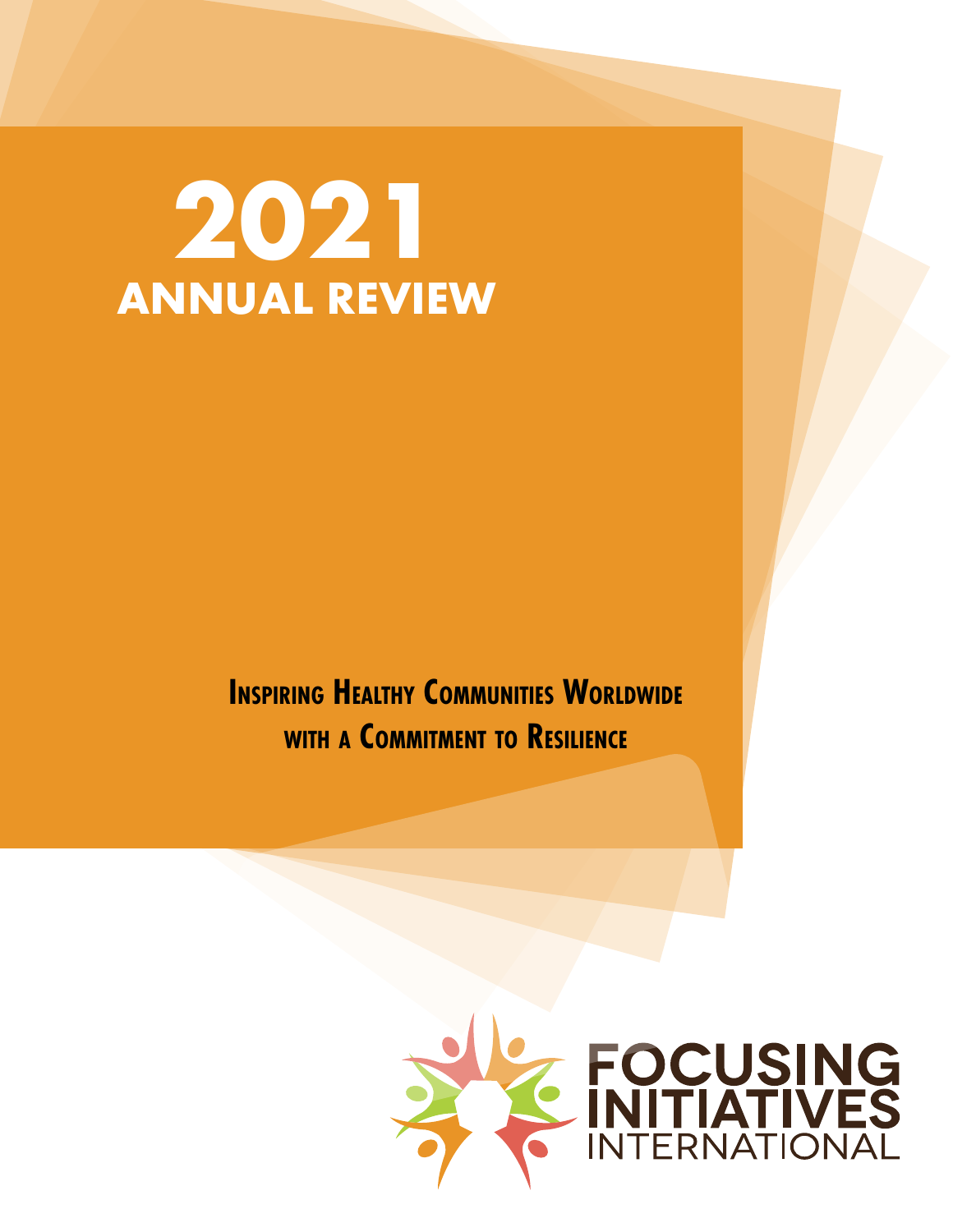We started programs with children in Pakistan and Uganda, and with Afghan evacuees in Massachusetts. Our psychosocial support work continued as communities reached out to us for training and support. Mentorings and trainings reached a wide range of communities around the world, including Indigenous Americans, Lebanese, Liberians, Nigerians, and Pakistanis and Indians. Programs on CoronaPlaza.LIFE continued to reach a global audience.

The breadth and depth of our work - whether inperson, on-line or combining the two - has enabled us to expand our reach and solidify relationships with people doing important work across the globe.

We look forward to new and continued adventures

Melinda Darer Patricia Omidian

in 2022!

mehr

#### Letter from the Directors 2021 was a year of new beginnings!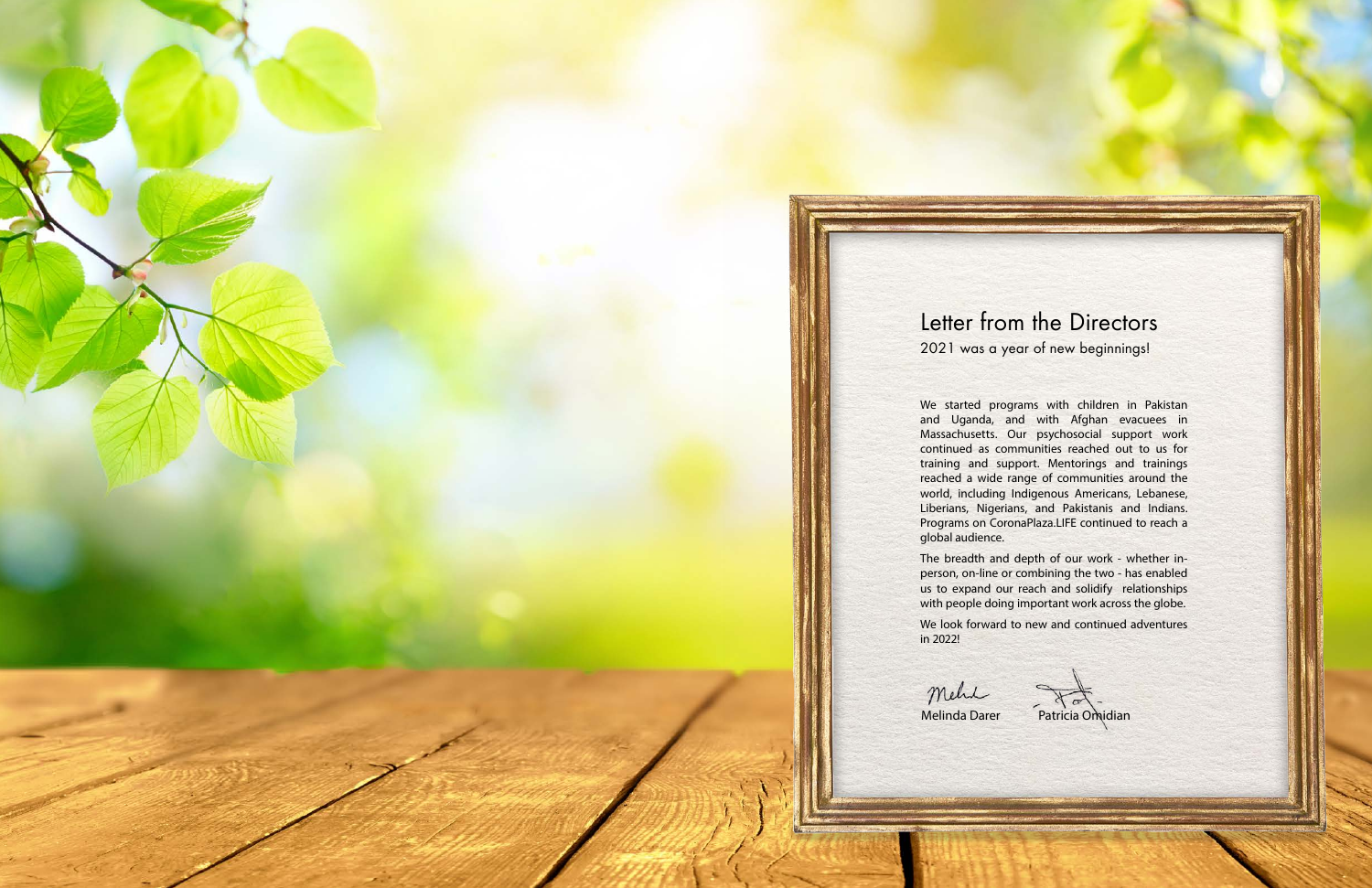## **From Uganda to Pakistan**

3,000 miles apart



**But what do they have in common? Vulnerable children.**

We launched two programs working with children in dire need of emotional support and literacy.

Uganda: Better World 4 Kids: Unaccompanied children at one of the largest refugee camps in Africa have been separated from their families and traumatized by war and political disruptions. We are connecting them with elders who have also lost their families in a project that reaches across generations to build psychosocial supports that give the children hope and the elderly solace.

Pakistan: Brighter Tomorrow: Children are forced into child labor when their parents and guardians lost their livelihoods due to COVID-19. This program provides education, hot meals, psychosocial support and recreational activities for child laborers of 8 to 12 years of age.

# **Initiatives**



Our activities fall into different initiatives, each aligned with our mission. Some are quite universal in nature, while others are more specific. Many are launched in response to particular events or needs.

## **Psychosocial Support and Community Wellness**

Psychosocial Support and Community Wellness is one of our oldest Initiatives and is the cornerstone for much of our other work. We offer support, training and mentoring to front-line workers in communities stressed because of war, epidemics, and other disasters. By respecting each unique situation in its particular cultural context, our approach enables communities to discover their specific right way forward.

Based on over 30 years of international field experience, our heart-centered approach to Psychological First Aid (PFA) blends self-care with techniques for engaging communities in selfdiscovery that lead to individual and collective healing and resilience. Important components include:

- deepening the listening process at each step
- helping communities find their own solutions and paths to resilience
- self-care for responders and supervisors as they work in community
- discovering how a mind/body technique like Focusing can enhance empathy and resilience

In 2021, we continued our online courses, including two with an indigenous community in Minnesota. Others targeted humanitarian workers and those wanting to learn wellness tools for themselves, their families and their communities.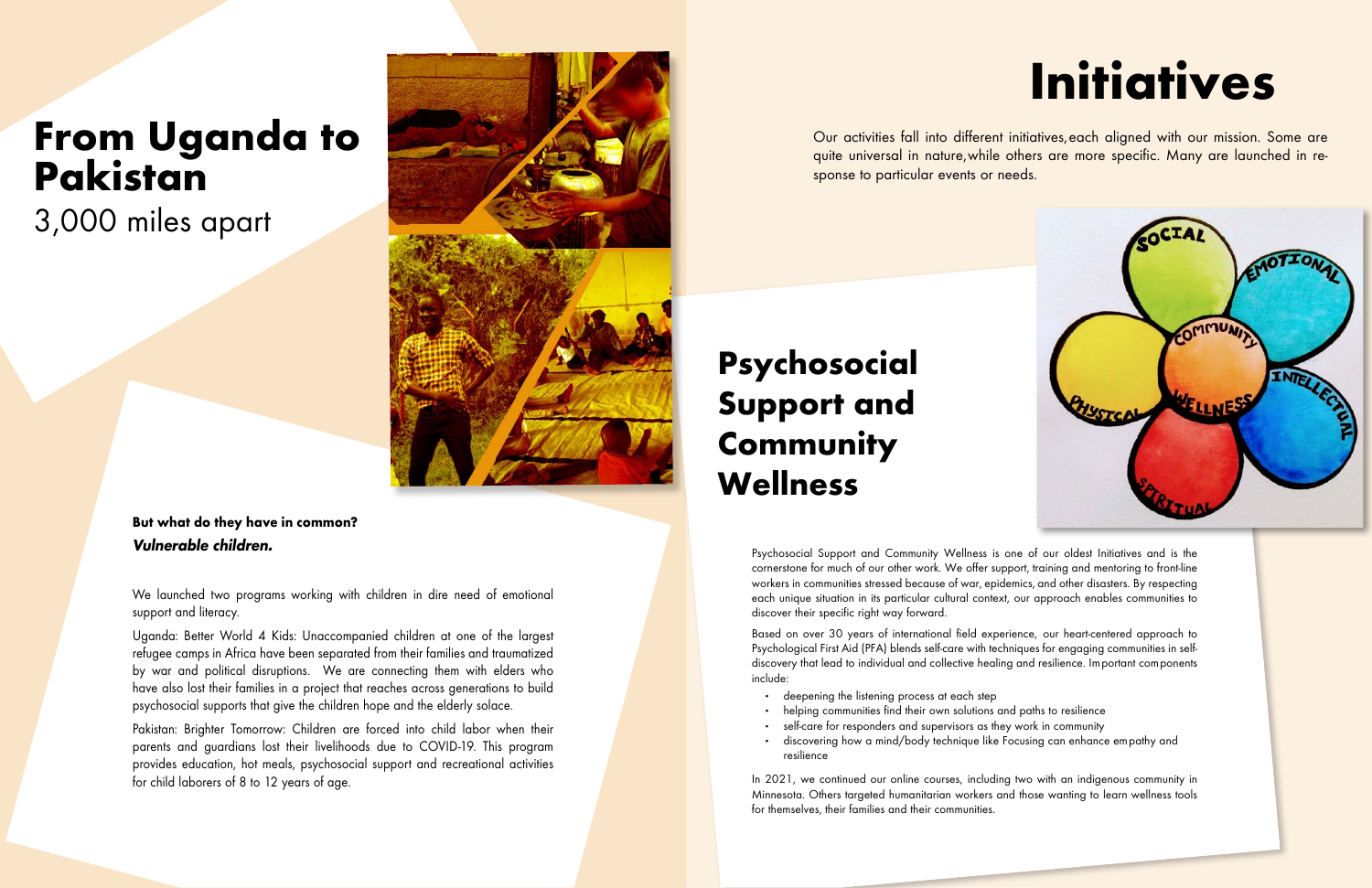## Indigenous Focusing Oriented Therapy

This ground-breaking program, created by Shirley Turcotte, has been associated with Focusing Initiatives International since 2014. It offers healing work on complex trauma grounded in land-based Indigenous philosophy and community healing. Because this initiative uses a humanistic, person-centered approach to healing, it has been especially well-received. This reflects the core values of respect and non-interference, honors local traditions, and is extremely helpful in the face of collective cultural and economic genocide to bring healing to individuals, families, schools and communities.

Participants have included counselors, social workers, crisis teams, healers, therapists, doctors, nurses and teachers. Many work in or with public and private agencies, hospitals, community mental health centers, and educational settings, coming from various cross-cultural situations.

Because of the pandemic, rather than meeting in person, teachers, staff and participants met during 2021 in various virtual settings, in small groups and large circles.



#### Wholebody Focusing

Wholebody Focusing offers a simple and powerful method for connecting us with ourselves and with one another, in harmony with our environments and life situations. The structure of this practice recognizes the underlying wisdom of human connection and relationship as a vehicle for healing and social change. It offers an experiential background field of support for community based projects. Since its inception, Focusing InitiativesInternational has included Wholebody Focusing, a key initiative offering in-person and webinar-based training, retreats, and conferences. We have offered monthly online community listening spaces for more than two years. In 2021 we made many of Kevin McKevenue's intunements available through our online store.



### CoronaPlaza.LIFE

CoronaPlaza continues to enable community workers, counselors, medical workers, and professionals to share their wealth of experiences and learn from each other. Our international colleagues' workshops on CoronaPlaza.LIFE allowed people to explore community wellness activities, self-care, personal growth, creative arts, healing through movement, social justice issues, and the practice of Focusing in one-time online workshops and in multiple-session courses.

In 2021 we added a number of new webinars to our line-up.

- Beginning Focusing Bits: a non-sequential course that teaches effective little 'bits' that introduce Focusing into daily life.
- Going Gently: a monthly conversation among aging participants, who can share and learn from each other how we are all navigating living towards the end of life.
- Art Club: a space to explore creatively what's happening inside, and a time for expressing what you find.

### Help the Helpers

This international group began two years ago in collaboration with Lynn Preston. It is a free Focusing support group that meets weekly to empower, hearten and encourage therapists, counselors, teachers and helpers of all kinds. We begin with a brief reflection on how focusing can nurture, inspire and steady us, so that we can be present for others. We can then accompany each other, with embodied listening and connection, to meet the profound challenges of this time. A focusing conversation emerges from whatever is present in the moment.